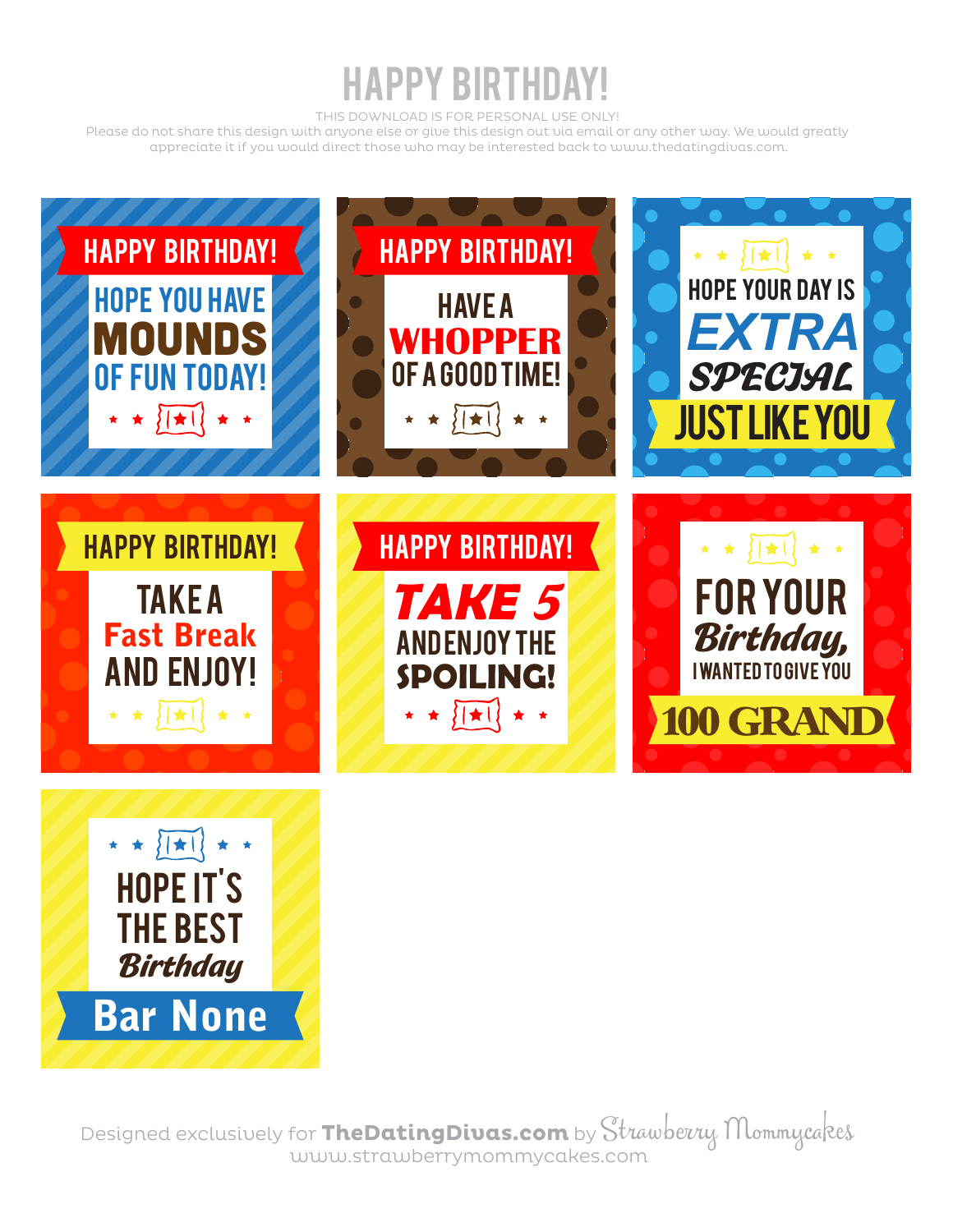### THANK YOU!

THIS DOWNLOAD IS FOR PERSONAL USE ONLY!

Please do not share this design with anyone else or give this design out via email or any other way. We would greatly appreciate it if you would direct those who may be interested back to www.thedatingdivas.com.

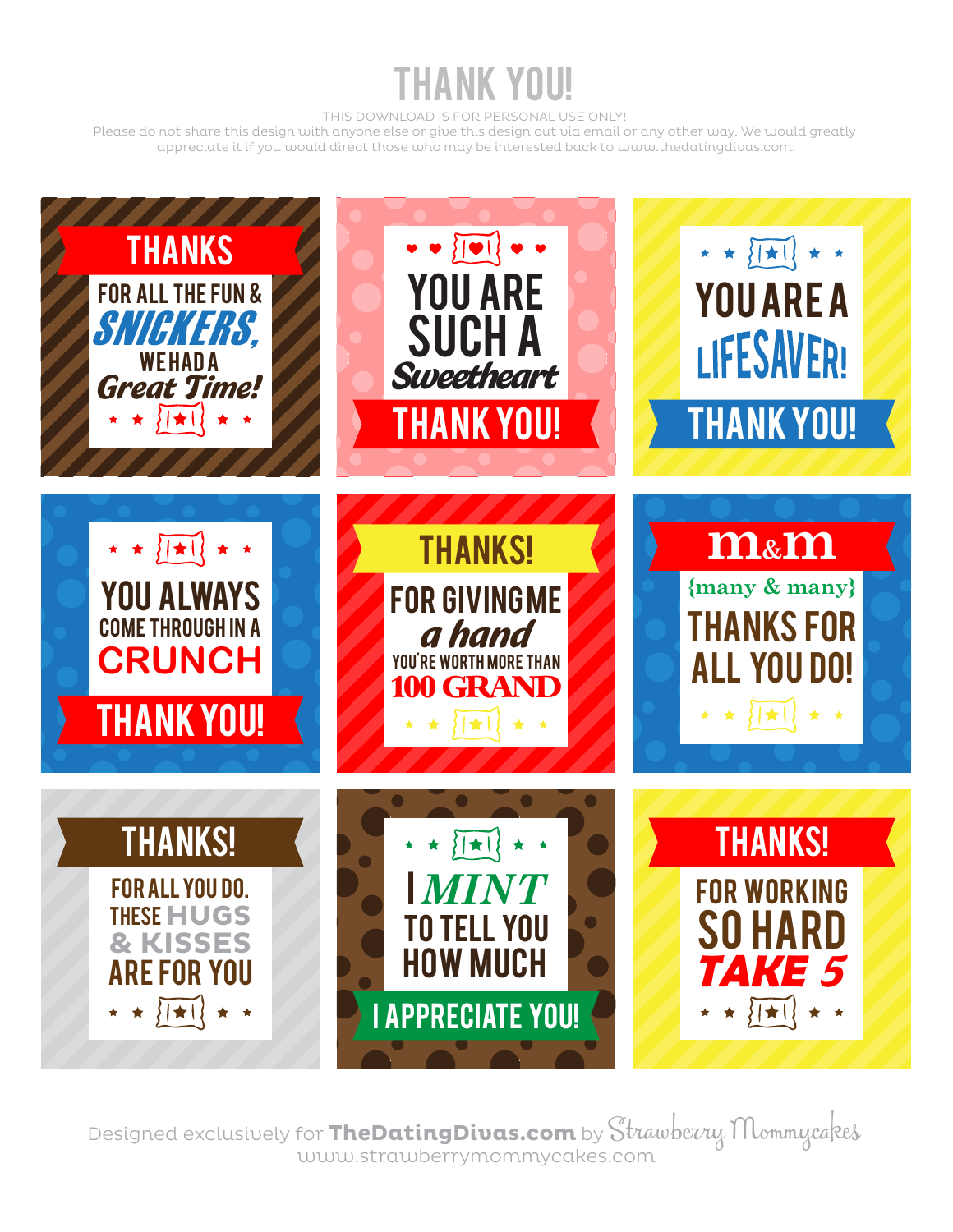# I'M SORRY

THIS DOWNLOAD IS FOR PERSONAL USE ONLY!

Please do not share this design with anyone else or give this design out via email or any other way. We would greatly appreciate it if you would direct those who may be interested back to www.thedatingdivas.com.

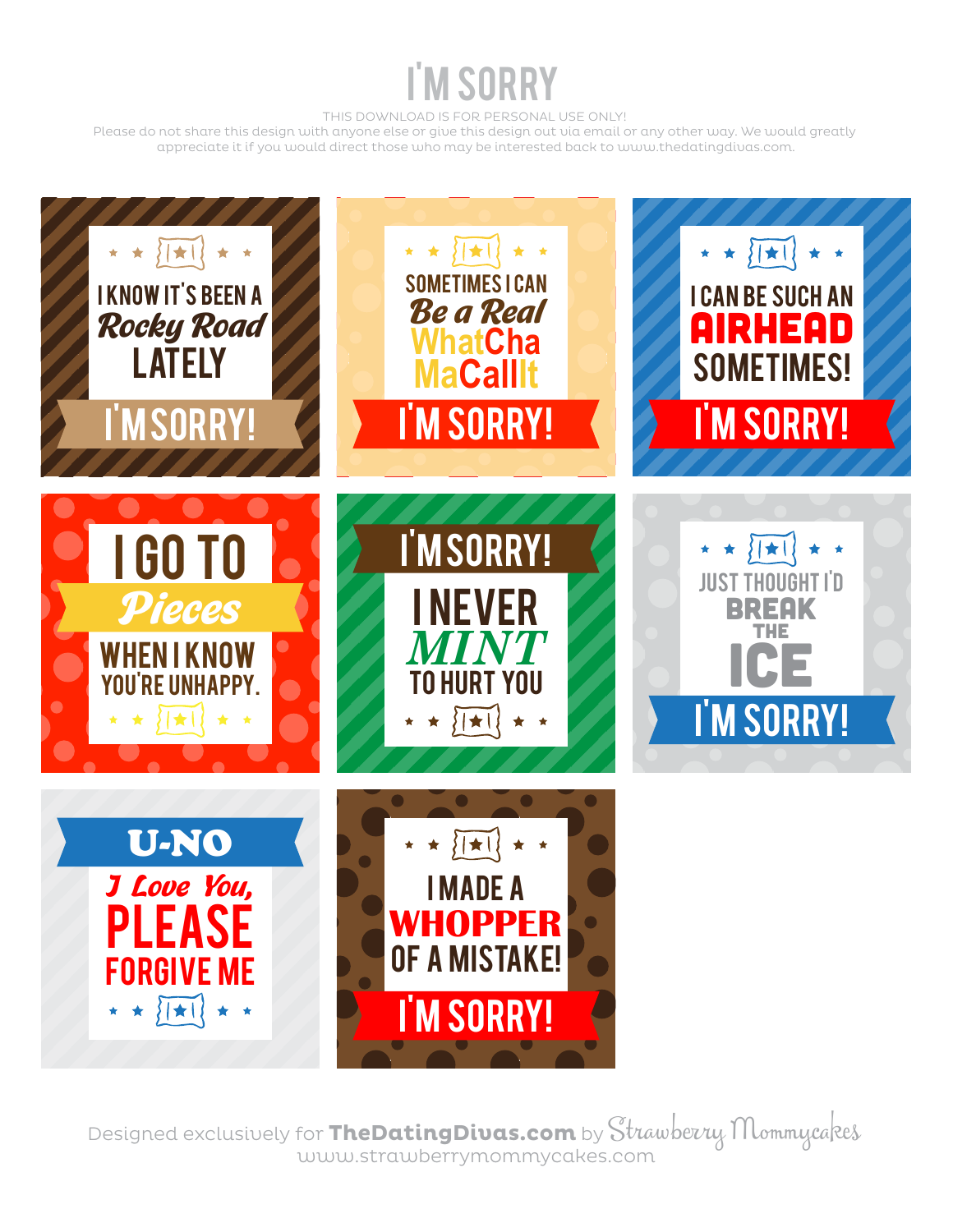## FEEL BETTER/GET WELL SOON

THIS DOWNLOAD IS FOR PERSONAL USE ONLY!

Please do not share this design with anyone else or give this design out via email or any other way. We would greatly appreciate it if you would direct those who may be interested back to www.thedatingdivas.com.

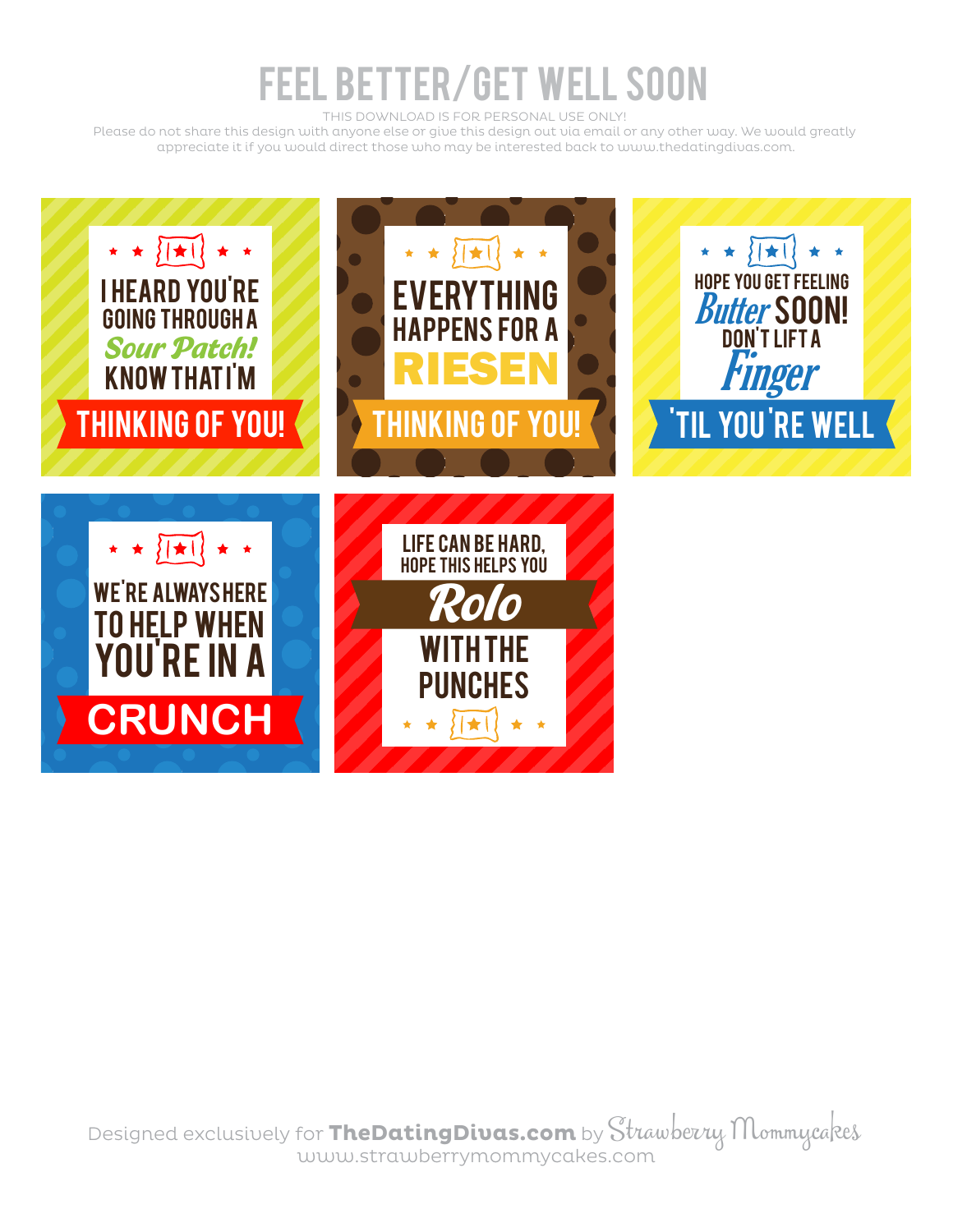### MISS YOU

THIS DOWNLOAD IS FOR PERSONAL USE ONLY!

Please do not share this design with anyone else or give this design out via email or any other way. We would greatly appreciate it if you would direct those who may be interested back to www.thedatingdivas.com.

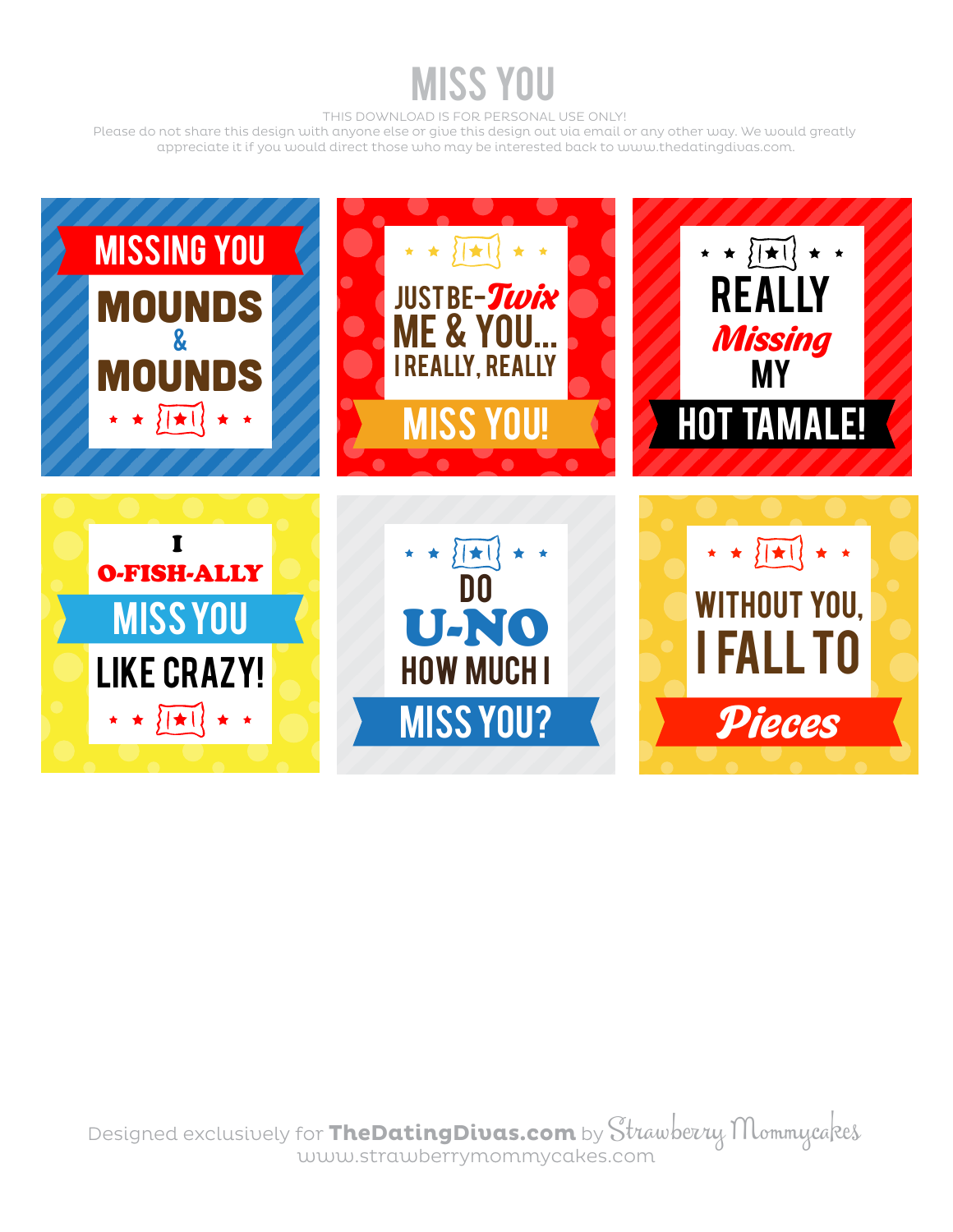